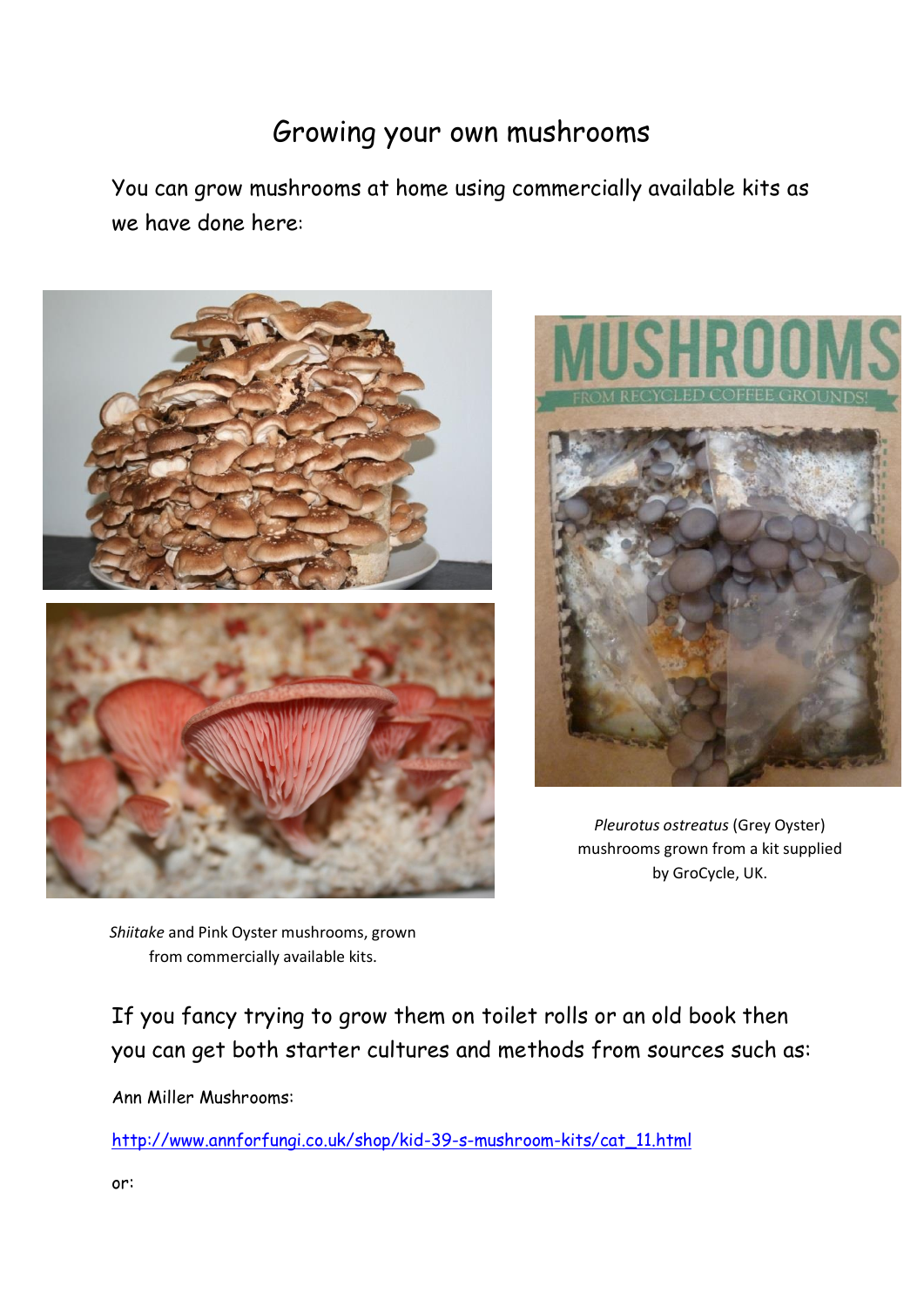## National Centre for Biotechnology Education (NCBE, Reading)

<http://www.ncbe.reading.ac.uk/ncbe/materials/microbiology/oyster.html>

In our resource section you will find a protocol written by Dean Madden at the NCBE, explaining how to grow oyster mushrooms on toilet rolls.



Here are some Oyster mushrooms that were grown on toilet rolls as part of a 'fun with fungi' afternoon for year 2 pupils.



Once all of the mushrooms had been picked we placed the toilet rolls in the compost bin. A few weeks later we were able to harvest even more mushrooms!